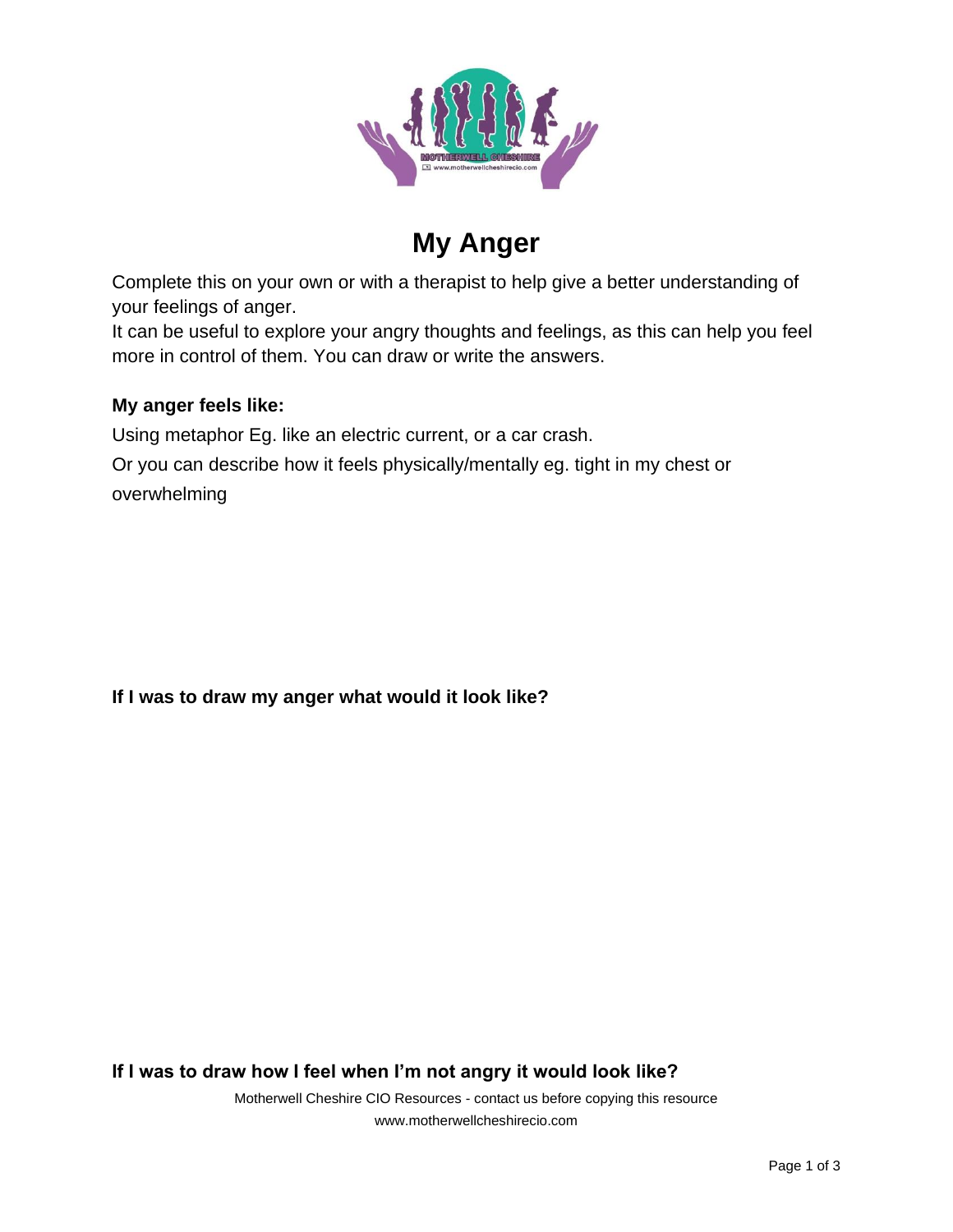

**I feel more angry when:**

**I feel less angry when:**

#### **When did it start?**

Think about when in your life you started to be overwhelmed by angry thoughts and feelings, who was in your life, what were you doing, where were you?